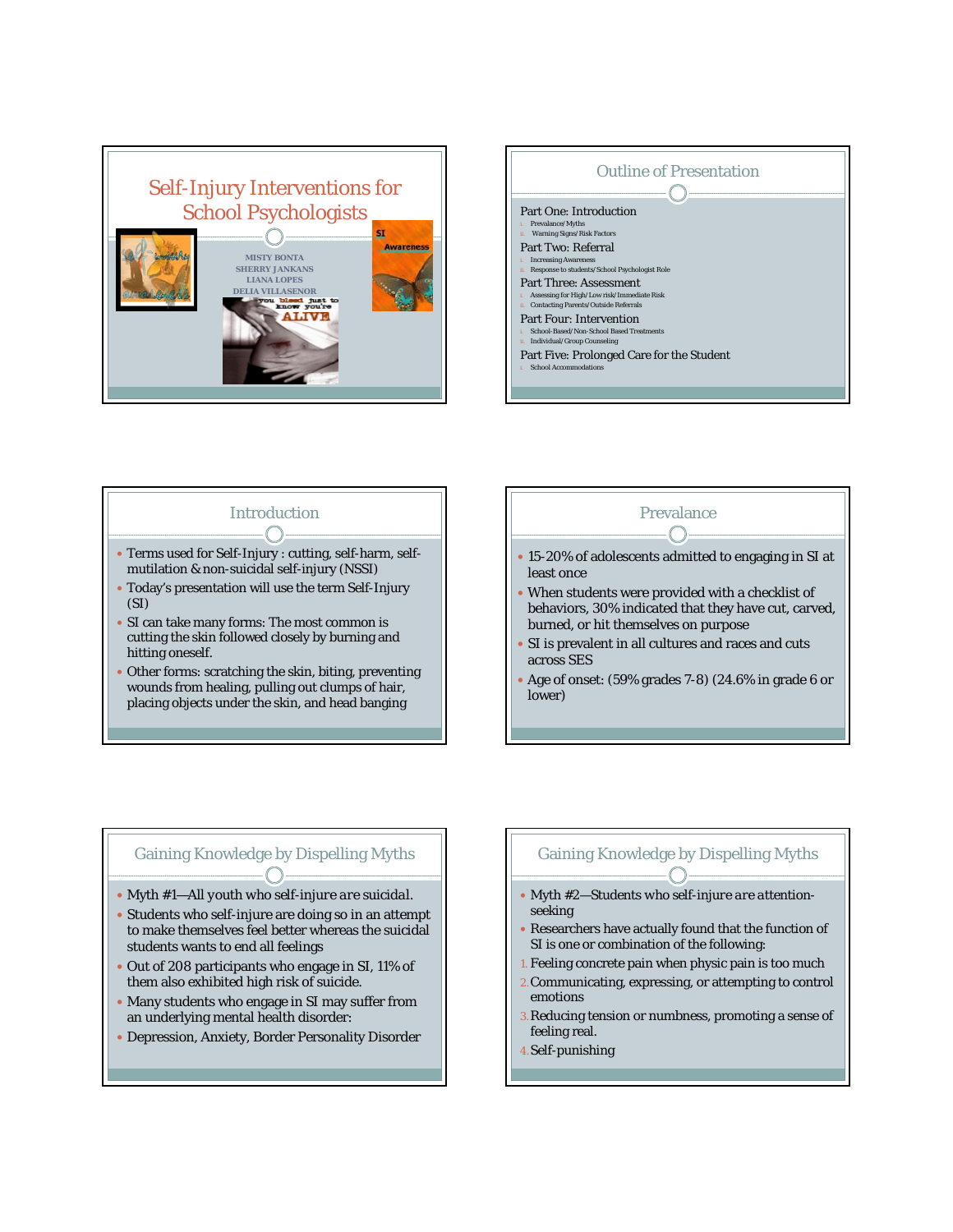### Gaining Knowledge by Dispelling Myths

- y Myth #*3—All youth who self-injure have been sexually or physically abused.*
- Risk Factors:
- losing a parent, being sexually and/or physically abused, having a sibling and/or parent who SI, and/or witnessing family violence
- Research conducted on clinical populations. We recommend that you allow students to tell their own stories

### Warning Signs of Self-Injury

- Unexplained frequent injury including cuts and burns
- Wearing long pants and sleeves in warm weather
- Low self-esteem, difficulty handling feelings, & relationship problems
- Poor school functioning
- Secretive behaviors such as spending unusual amounts of time in student bathroom or isolated areas

# Warning Signs

- Possession of sharp implements (i.e., razor blades)
- Expression of self-injury via art and or/writing samples
- Risk taking behavior
- Substance and/or alcohol abuse
- General signs of depression, social-emotional isolation and disconnectedness





### Increasing Awareness

- Crisis team- should have a well developed response protocol that allows for appropriate and rapid response that addresses the following.
- -When should school personnel report suspected self injury?
- -Who does the teacher report to?
- -What is the role of the school nurse and school psychologist?
- $\bullet\,$  -What is the policy on notifying and involving parents?
- Update mental health resources on a regular basis. Make sure crisis team is knowledgeable of the characteristics of self injury.
- In service days to educate staff.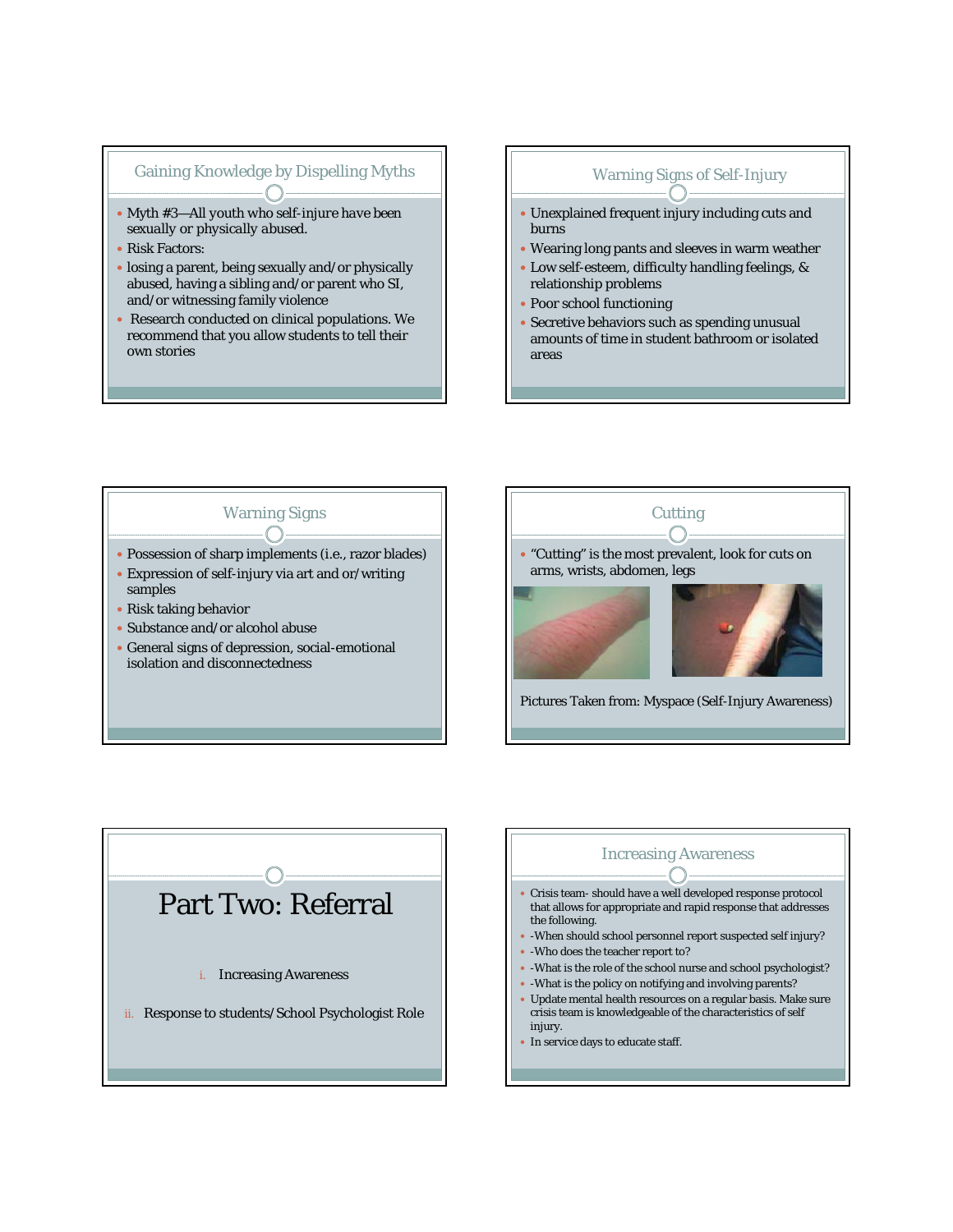### Working With Students Who Self-Injure

- Be aware of your own reactions and feelings.
- Monitor and manage reactions.
- Assess your comfort in working with students who SI.
- If there is discomfort, immediately refer student to another mental health professional and provide resources to the student.
- Only work with a few students who SI at a time.
- Share with colleagues, seek collaborative support from crisis team, and guidance from your supervisor.

### Responding to Student Self-Disclosure

- Students may disclose if they can find an adult who they trust.
- Initial response will play critical role in future help seeking behavior and participation in intervention.
- -Build supportive and trusting relationship with youth.
- -Show respect and willingness to listen in a non-judgmental fashion.
- -Do not express shock, revulsion, or discomfort.
- -Do not show too much concern- it can alienate youth or damage trust.
- -Do not show too much interest in the behavior itself.

### Responding to Student Disclosure

- Use the student's own language.
- Avoid using suicide terminology.
- Do not tell the student to "just stop!"
- Do not pretend to "know" how they feel.
- Reassure student that there is nothing to be ashamed of and that they are not in trouble.
- Emphasize hope.
- Don't assume trauma or abuse is present.
- Supervise at all times until risk has been assessed.
- Create a safe and caring place for the student to talk.

# Part Three: Assessment

- i. Assessing for High/Low risk/Immediate Risk
	- ii. Contacting Parents/Outside Referrals

### The Primary Role of School Psychologist

- Assessing for immediate risk
- ◆ Communicating with parents (if necessary)
- $\div$  Providing appropriate community and/or district mental health resources

Adapted from Lieberman et al. (2004)

### **Assessing for Immediate Risk**

**Individuals should be assessed for immediate** risk of suicide and other mental health issues.

- $\div$  Risk is considered high when:
	- Ù Adolescent is at risk for suicide There is a comorbid mental health issue
	- There is abuse or trauma, substance abuse, and/or an eating
	- disorder
	- There is severe tissue damage or indication of infection (involve school nurse)

Adapted from Lieberman et al. (2004)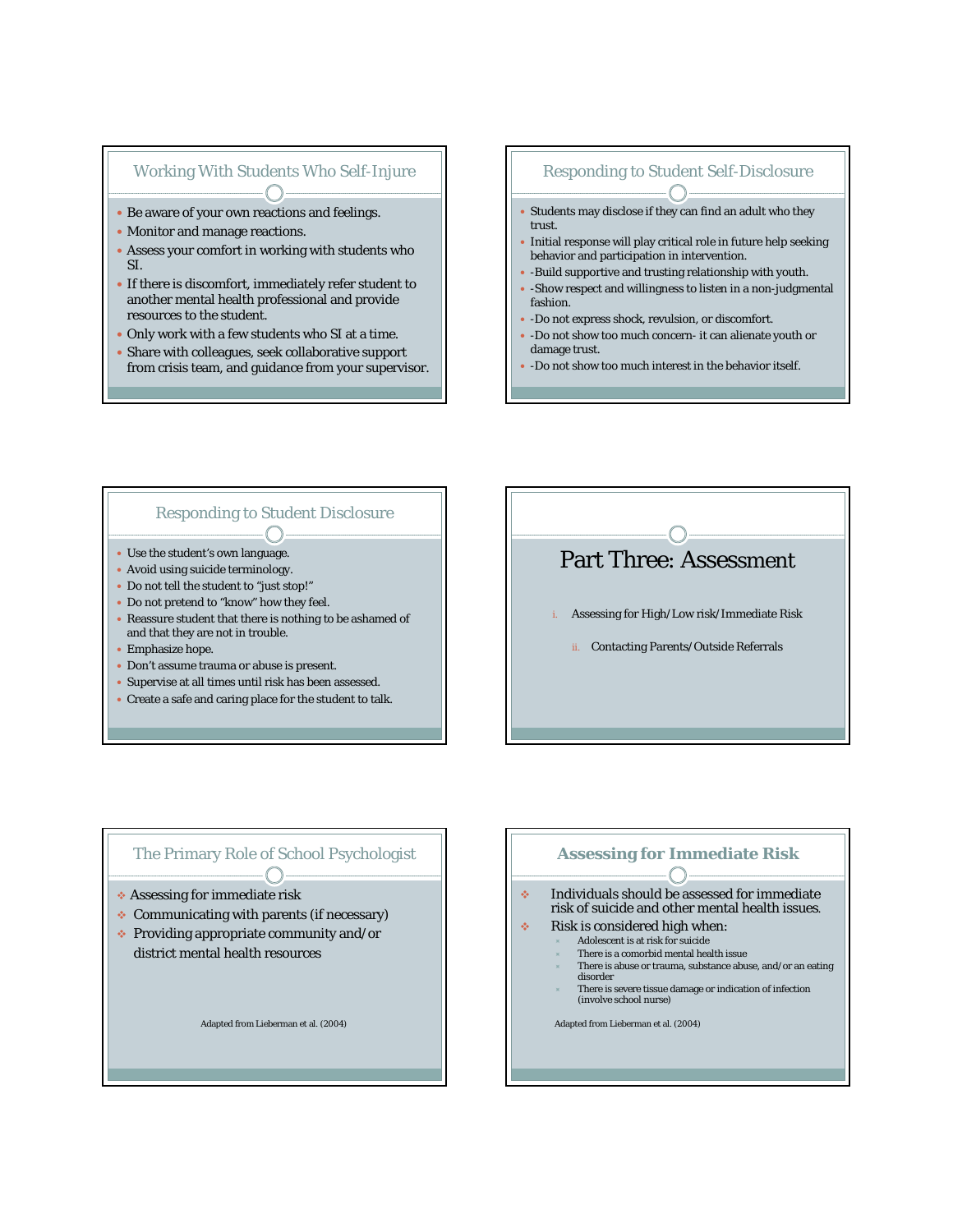### **Responding to Assessment**

#### **High Risk adolescents**

- **F** Treatment should begin with care of the wound for both risk levels • Confidentiality must be broken and parents contacted immediately if adolescent is at risk for harm to self or others
- Referrals should be made immediately for appropriate treatment (i.e. medical attention and/or mental health services)

#### **Low Risk adolescents**

- Provide appropriate interventions in school setting (i.e., counseling, no harm agreements, etc.) • Risk level should be reassessed periodically (may change)
- Contacting student's parents may or may not be required (may differ depending on the school's SI protocol)

### **Contacting Parents**

- Contacting parents about their child's selfinjurious behavior must be done with patience, tolerance, and cultural sensitivity
- Advise student that parents must be notified for their own safety (when necessary)
- Notify the parents while the student is present
- $\bullet$  Be supportive
- Facilitate positive communication between adolescent and parent

# Outside Referrals

- Referrals should be conducted in a sensitive manner to increase likelihood that adolescent will utilize services and so adolescent does not feel unsupported by adult he or she confided in.
- Adolescents considered at high risk should be referred to outside services to receive the most effective treatment (requires more intense and individualized treatment).
- Obtain a release of information to monitor student's progress and be involved in facilitating communication between the adolescent, school, parents, and community mental health agencies.

# Part Four: Intervention

- i. School-Based/Non-School Based Treatments
	- ii. Individual/Group Counseling

### Intervention in the School Setting

#### • Individual Counseling

- { Communication Skill Building
	- Encourage student to use communication to express emotions
	- Use journals to express emotions through writing
	- Trigger  $\mathop{\rm Log}\nolimits$  student tracks each time he or she engages in SI and the events leading up to it
- { Behavioral Interventions
	- Stress Management and Tension Release
	- Diaphragmatic and Controlled breathing
	- Ù Meditation and Visualization
	- Exercise, specifically aerobic

### Intervention in the School Setting  $\bigcap$

#### • Individual Counseling

- { Cognitive Restructuring
	- Explore the student's cognitions and help him or her challenge the maladaptive thoughts that are maintaining the SI
- { No Harm Agreement
	- The student and school psychologist make an agreement that the student will choose alternative behaviors that he or she will do instead of SI
	- It is not a contract, it develops as the student learns the alternative behaviors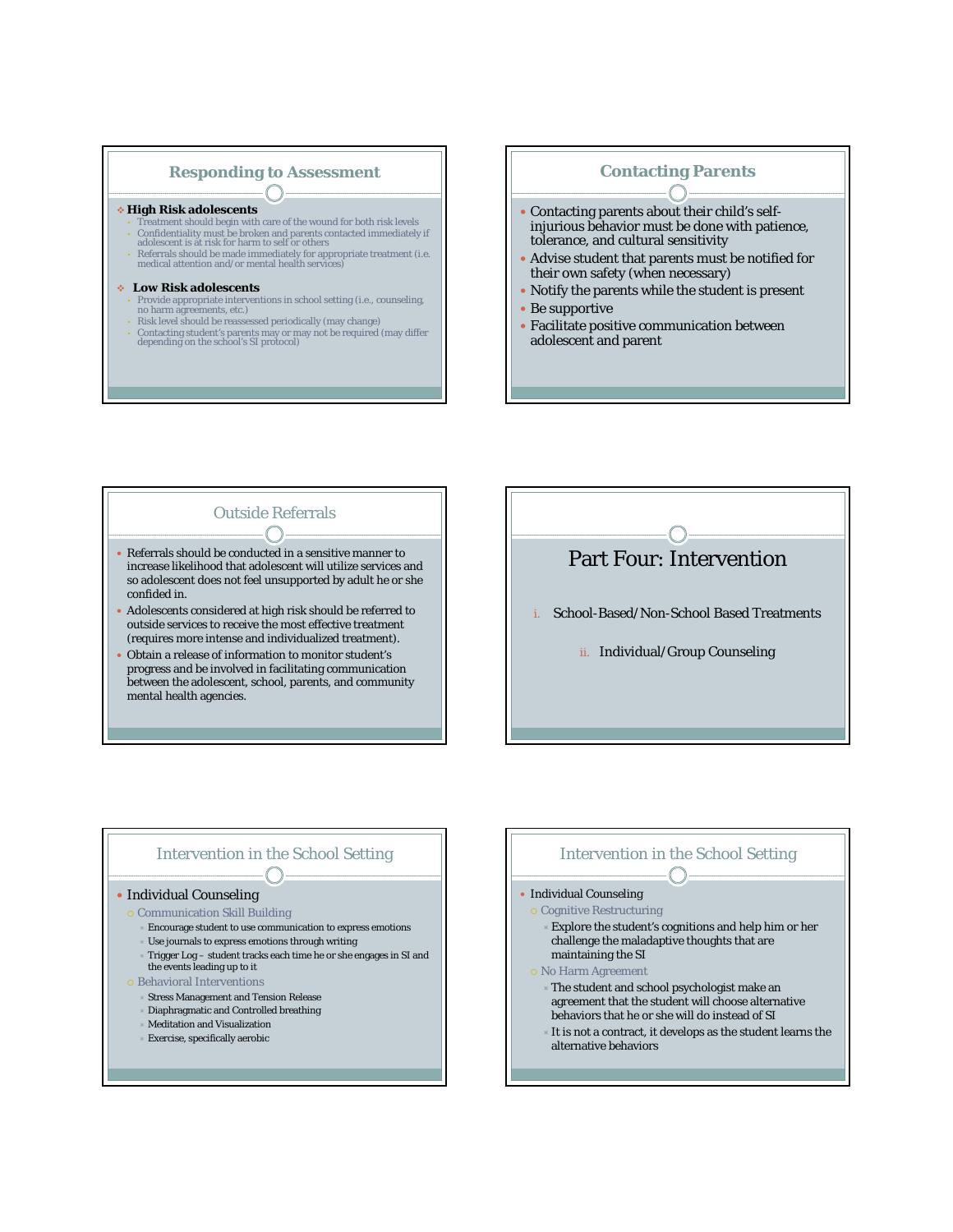### Intervention in the School Setting  $\bigcap$  .

#### • Counseling Groups

- { Groups should focus on developing problem-solving techniques, adaptive coping strategies, self-esteem building, communication and social skills, *not* on SI behavior due to contagion effect
- **o Solution Focused Therapy** 
	- ÙSelekman's Stress Busters' Leadership Program | Specifically designed to work with self harming adolescents in a group setting



### Non-school Based Intervention  $\begin{picture}(150,10) \put(0,0){\line(1,0){10}} \put(15,0){\line(1,0){10}} \put(15,0){\line(1,0){10}} \put(15,0){\line(1,0){10}} \put(15,0){\line(1,0){10}} \put(15,0){\line(1,0){10}} \put(15,0){\line(1,0){10}} \put(15,0){\line(1,0){10}} \put(15,0){\line(1,0){10}} \put(15,0){\line(1,0){10}} \put(15,0){\line(1,0){10}} \put(15,0){\line($

#### { Group Therapy

- Helps the student learn problem-solving skills Enhances peer relationships and communication skills
- { Family Therapy
- Provides the student with family support
	- Family learns about SI and helps the family cope
- Not likely to be effective alone
- A combination of cognitive behavioral therapy, assertiveness training, and modeling and practicing adaptive ways of expressing negative feelings has been found to be most effective.





### Care for Adolescent Who Engages in SI

- Treatment for the adolescent who self-injures will likely be a difficult time for them and our role as School Psychologists is to help them while they are at school
- We should let them know that they could come to our office or the counselors office when they need to talk and we must provide them with empathy, caring, unconditional acceptance, trust, and rapport among other things already mentioned (Bowman & Randall, 2006).